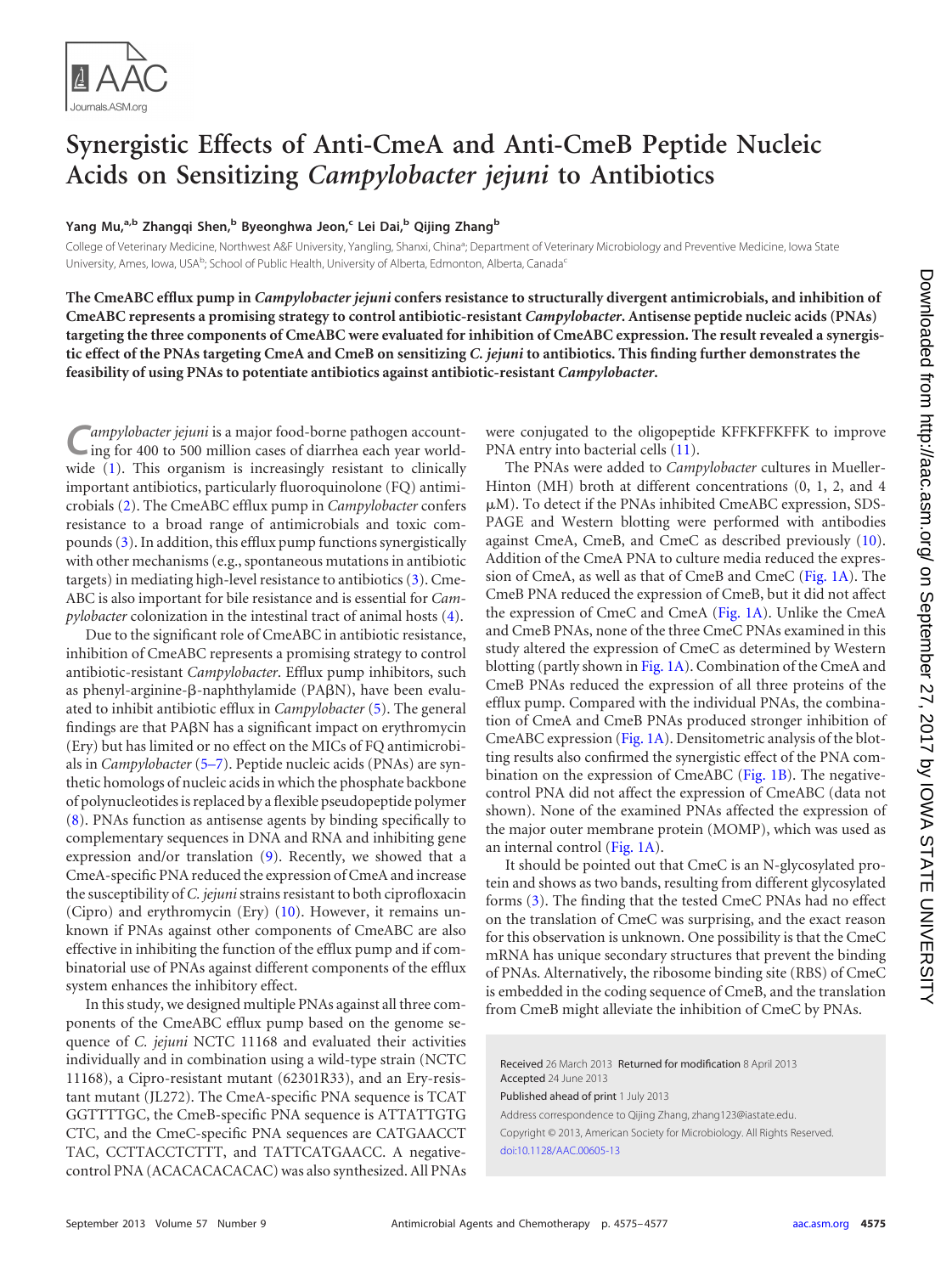

<span id="page-1-2"></span>*jejuni*. (A) Western immunoblotting showing the inhibition by various PNAs (labeled on top of the panel). *C. jejuni* NCTC 11168 was treated with the PNAs before the analysis, and the bacterial cells were blotted with specific antibodies against CmeA, CmeB, and CmeC. The CmeC protein is shown as a doublet due to glycosylation. The same amount of total proteins was loaded in each lane, and MOMP was used as an internal control. (B) Densitometric analysis of the immunoblotting results. The CmeA, CmeB, and CmeC levels in the samples treated with the specific PNAs were normalized against the sample treated with the negative-control PNA. Each bar represents the average of two independent immunoblots.

To assess whether the PNAs against CmeA, CmeB, and CmeC affected the susceptibility of *C. jejuni* to antimicrobials, we measured the MICs of Cipro and Ery in the presence of the PNAs either individually or in combination using a microtiter broth dilution method described previously [\(10\)](#page-2-7). The key results are shown in [Table 1.](#page-1-3) At 1 and 2  $\mu$ M, none of the PNAs altered the susceptibility of NCTC 11168 to Cipro and Ery. At 4  $\mu$ M, the CmeA-specific PNA and the CmeB-specific PNA increased the susceptibility of NCTC 11168 to Cipro and Ery by 2-fold, but the CmeC PNAs did not show any effects, consistent with the results from Western blotting. Notably, the combination of the two PNAs against CmeA and CmeB at 1 µM each resulted in 16and 4-fold decreases in the MICs of Cipro and Ery, respectively, in NCTC 11168 [\(Table 1\)](#page-1-3). At higher concentrations (2 and 4  $\mu$ M), this combination further sensitized NCTC 11168 to the antibiotics [\(Table 1\)](#page-1-3). We also evaluated the PNAs in a Cipro-resistant strain (62301R33) and an Ery-resistant strain (JL272). Isolate 62301R33 has the C257T mutation in *gyrA*, which contributes to the highlevel resistance to Cipro [\(12\)](#page-2-9), while JL272 has the A2074G mutation in 23S rRNA, mediating high resistance to erythromycin [\(12,](#page-2-9)

<span id="page-1-3"></span>**TABLE 1** Effect of CmeABC PNAs on the susceptibility of *C. jejuni* to ciprofloxacin and erythromycin

| C. jejuni strain and | PNA concn      | MIC $(mg/liter)^a$       |                |
|----------------------|----------------|--------------------------|----------------|
| treatment            | $(\mu M)$      | Ciprofloxacin            | Erythromycin   |
| <b>NCTC 11168</b>    |                |                          |                |
| No PNA               |                | 0.125                    | 0.25           |
| Negative-control PNA | $\overline{4}$ | 0.125                    | 0.25           |
| CmeA PNA             | 4              | 0.0625(2)                | 0.125(2)       |
| CmeB PNA             | 4              | 0.0625(2)                | 0.125(2)       |
| CmeC PNAs            | 4              | 0.125                    | 0.25           |
| $CmeA + CmeB$ PNAs   | 1              | 0.0075(16)               | 0.0625(4)      |
|                      | $\overline{c}$ | $\leq 0.00375$ ( $>32$ ) | 0.0156(16)     |
|                      | 4              | $\leq$ 0.00375 ( $>$ 32) | < 0.0075 (>32) |
| 62301R33             |                |                          |                |
| No PNA               |                | 16                       | <b>NT</b>      |
| CmeA PNA             | $\overline{c}$ | 2(8)                     | NT             |
| CmeB PNA             | $\overline{c}$ | 8(2)                     | <b>NT</b>      |
| $CmeA + CmeB$ PNAs   | $\overline{2}$ | 1(16)                    | <b>NT</b>      |
| JL272                |                |                          |                |
| No PNA               |                | NT                       | 512            |
| CmeA PNA             | $\overline{c}$ | NT                       | 256(2)         |
| CmeB PNA             | $\mathfrak{D}$ | NT                       | 256(2)         |
| $CmeA + CmeB$ PNAs   | $\overline{c}$ | NΤ                       | 128(4)         |

*<sup>a</sup>* The numbers in parentheses indicate the fold changes in the MIC compared with the MIC for cells with no PNAs. NT, not tested.

[13\)](#page-2-10). In both cases, the target mutations work synergistically with CmeABC in conferring high-level resistance to the antibiotics. In 62301R33, the PNAs against CmeA and CmeB reduced the Cipro MIC 8- and 2-fold, respectively, while the combination of the two resulted in 16-fold reduction in the MIC. In JL272, the two PNAs each produced a 2-fold reduction in Ery MIC and combination of the two reduced the MIC by 4-fold.

These results indicate that CmeABC PNAs potentiate the activities of antibiotics in both wild-type and antibiotic-resistant strains of *C. jejuni*. The results also suggest that the inhibition of CmeABC expression and function depends on the target gene, with CmeA and CmeB PNAs showing the highest efficiency. Importantly, this study demonstrates a synergistic effect of the PNAs against CmeA and CmeB in sensitizing *C. jejuni* to antibiotic when used in combination. These findings further illustrate the feasibility of using PNAs to potentiate antibiotics against antibiotic-resistant *Campylobacter*. Considering that PNAs are resistant to proteases and nucleases and are stable in acidic pH [\(12,](#page-2-9) [14\)](#page-2-11), anti-CmeABC PNAs may be potentially used as an adjunctive therapy for antibiotic-resistant *Campylobacter in vivo*.

## **ACKNOWLEDGMENTS**

This study was supported by National Institutes of Health grant R21AI098742. Y.M. was supported by a scholarship from the China Scholarship Council.

The funders had no role in the study design, data collection and analysis, decision to publish, or preparation of the manuscript.

## <span id="page-1-0"></span>**REFERENCES**

- <span id="page-1-1"></span>1. **Ruiz-Palacios GM.** 2007. The health burden of *Campylobacter* infection and the impact of antimicrobial resistance: playing chicken. Clin. Infect. Dis. **44:**701–703.
- 2. **Luangtongkum T, Jeon B, Han J, Plummer P, Logue CM, Zhang Q.**